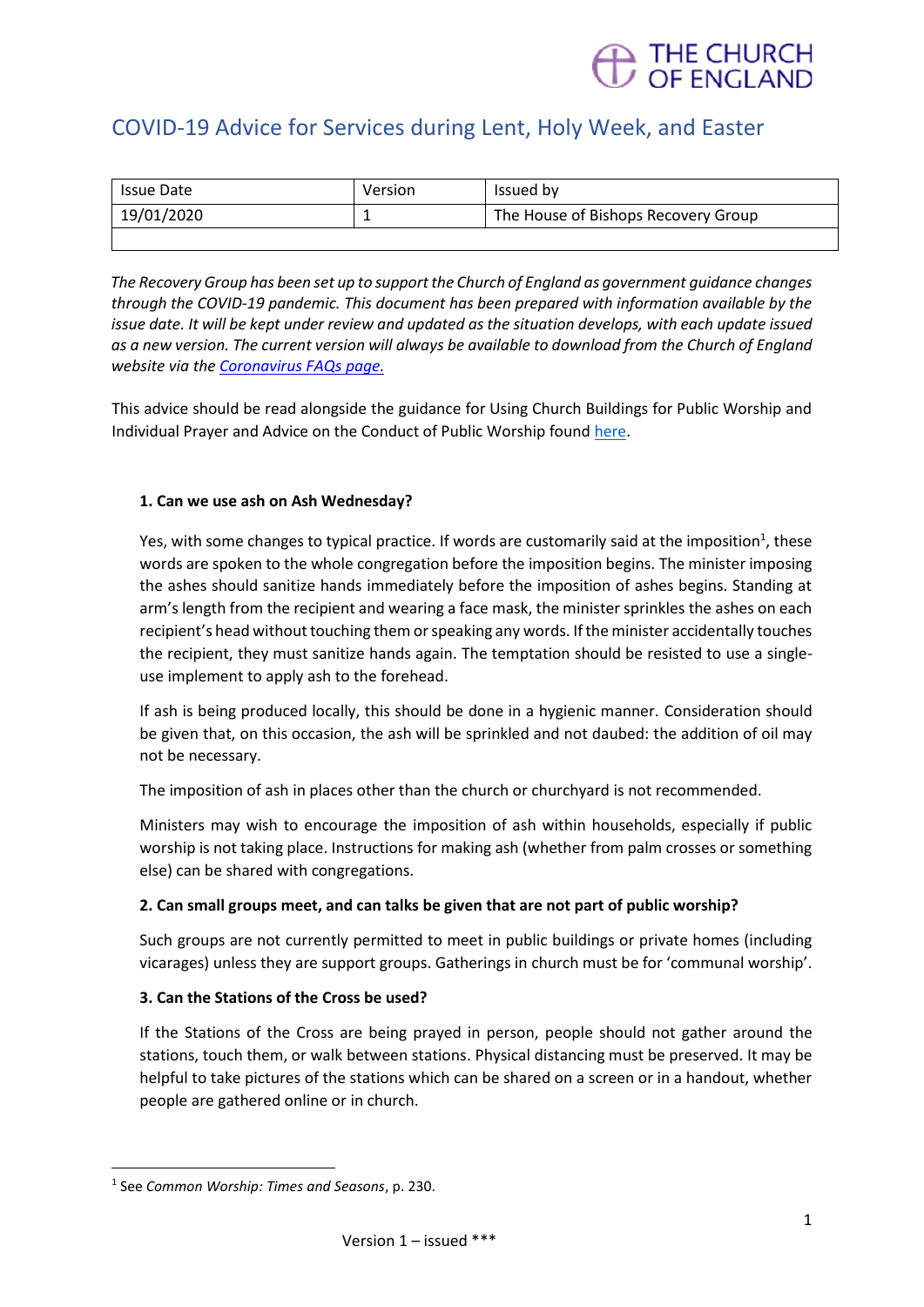## THE CHURCH<br>OF FNGI AND

#### **4. Can devotional performances or recitals of music, poetry or dance be held in person?**

Unfortunately, it is not possible for gatherings to happen in church buildings other than for public worship or other authorized uses.

#### **5. Can palm crosses be distributed?**

Yes. If palm crosses are being made locally, this should be done in a hygienic manner. Crosses could be enclosed in sandwich bags or envelopes to avoid too much contact when they are collected or distributed. Households could make their own palm crosses from palm leaves, paper, or some other material following instructions from the Internet. Paper or other crosses could be affixed to windows of homes. Following long precedent, other kinds of natural foliage could also be used instead of palm crosses.

#### **6. Can the Passion Narrative be said or sung during worship in person?**

Yes, provided that the guidance for singing in places of worship is followed. The number of singers (including any clergy and ministers) should be kept to the absolute minimum, and in any case should not exceed three. If it is customary for more than one person to be part of the Passion Narrative, it could be spoken.

#### **7. May outdoor services / processions / walks of witness be held?**

Whilst services may take place in the churchyard or other premises where services are routinely held, they may not take place in any other outdoor location. Gatherings of more than 2 people for any other purpose are not permitted outdoors. Processions inside the church building are not recommended at this time.

#### **8. Can the 'Chrism Mass' / Distribution of Oils / Renewal of Commitment to Ministry happen this year?**

Yes, as long as the guidance for public worship is followed if they are happening in person, including the observance of local limits on attendance. Bishops and cathedrals may wish to find alternative means of renewing commitments and distributing oils, in addition to a service or other gathering online. If oils are distributed, they should be hygienically bottled in advance and handled a minimum number of times.

#### **9. Can footwashing and the 'Watch' (for instance on Maundy Thursday) take place?**

Footwashing and similar activities should not be carried out at this time, especially during worship in person.

The Watch can take place if this can be done if the [guidance on private prayer](https://www.churchofengland.org/media/20590) is followed.

#### **10. Is the Three Hours' Devotion 'communal worship'?**

Yes, but as the Government's guidance suggests, 'ceremonies and services [attended in person] should be concluded in the shortest reasonable time'.

#### **11. Can ministers or others prostrate or kneel?**

Yes, if physical distancing and hygiene protocols can be maintained; however, everyone should make every effort not to touch communal surfaces.